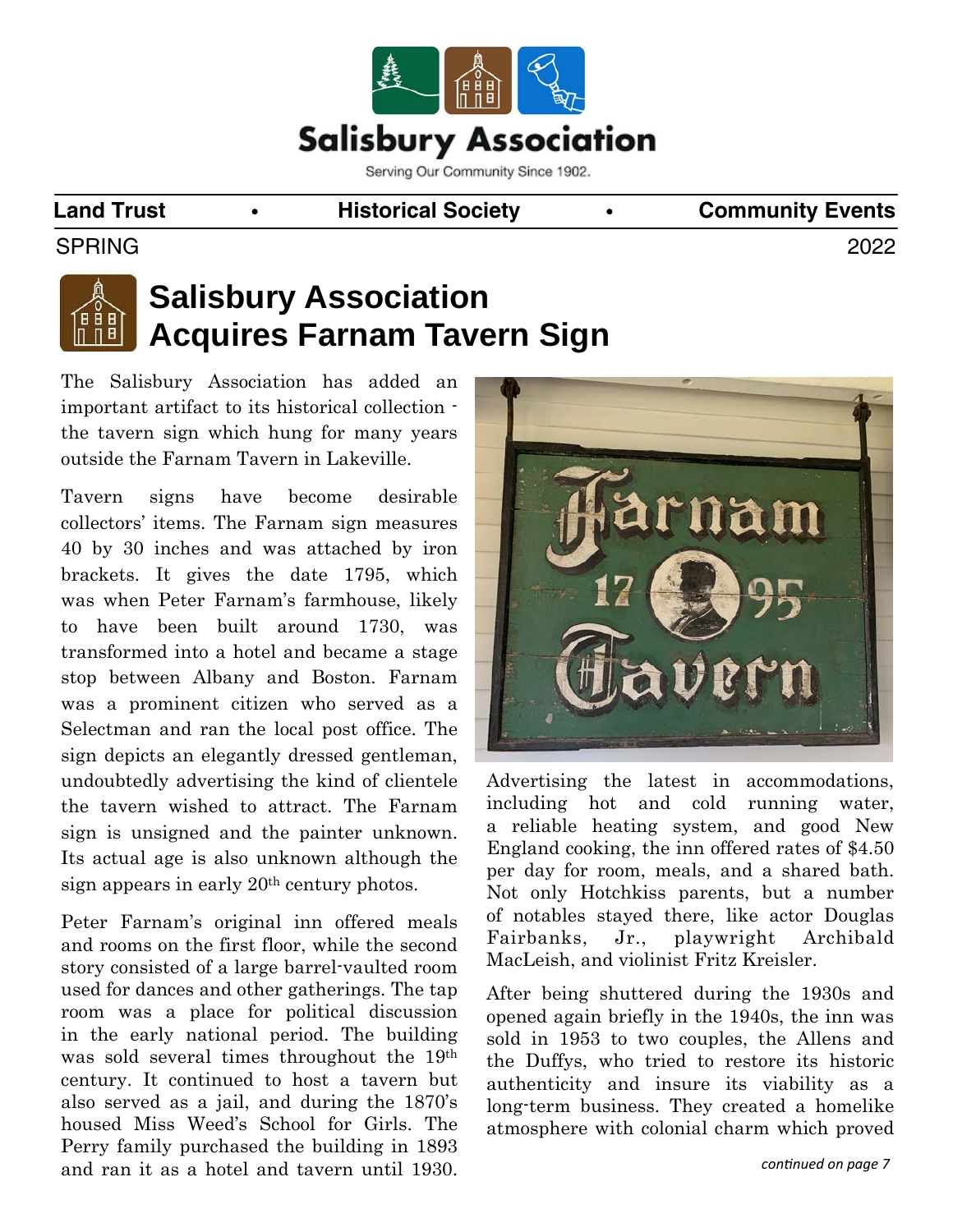*conƟnued on page 7* 

sively researched and filled with hundreds of photographs, the website reflects the scope and breadth of the organization in a tangible and lively way. The new website has a user-friendly format that is easy to navigate and can be found at our old address: www.salisburyassociation.org.

Founded in 1902 to promote the best interests of the town and to protect its natural attractions, the Association continues to be guided by those founding principles. Today, pursuit of its mission is conducted through three major committees: the Land

> Trust, Historical Society and Community Events, a three-in-one structure that is unique among New England towns. Besides sections on the organization and each of its three committees, the website includes a key segment About Salisbury that describes the town today and includes suggestions of fun things

to do. Importantly, it also highlights more than 280 years of Salisbury's illustrious history and the geology that gave rise to the town, sustained it as times changed, and produced its extraordinary landscape.

The new website took over a year to produce and was a collaboration of Association trustees Sarah Morrison, Cynthia Walsh, and Jeanette Weber with Rocco Botto, a website designer in West Cornwall, CT.

# **Salisbury Association Page 2** Spring 2022



"It is a treasure!" was the opinion of one supporter after exploring our new website launched mid-February. To be sure,

it contains a wealth of information about the Salisbury Association, but it also shines a very bright light on our town.

The new site provides an historical overview of Salisbury, why the Association was founded, how it evolved to meet changing needs of the community, and what it is and does today. Exten-

**SA Celebrates Salisbury Olympians** 

The Salisbury Association celebrated the 2022 Winter Olympics and the town's two weekends of championship ski jumping in February by mounting a special exhibit, Salisbury's Olympians. The exhibit showcased the Norwegians who introduced ski jumping to Salisbury in the 1920s-30s. They were world-class Nordic sports champions and Olympians as well as talented instructors. They taught and trained local youngsters who followed in their tracks and became the next generations of champions and Olympians.

Tom Zetterstrom beside photos of his father, Olle Zetterstrom, who competed in the cross-country team in the 1932 Lake Placid III Olympics.



# 人面包

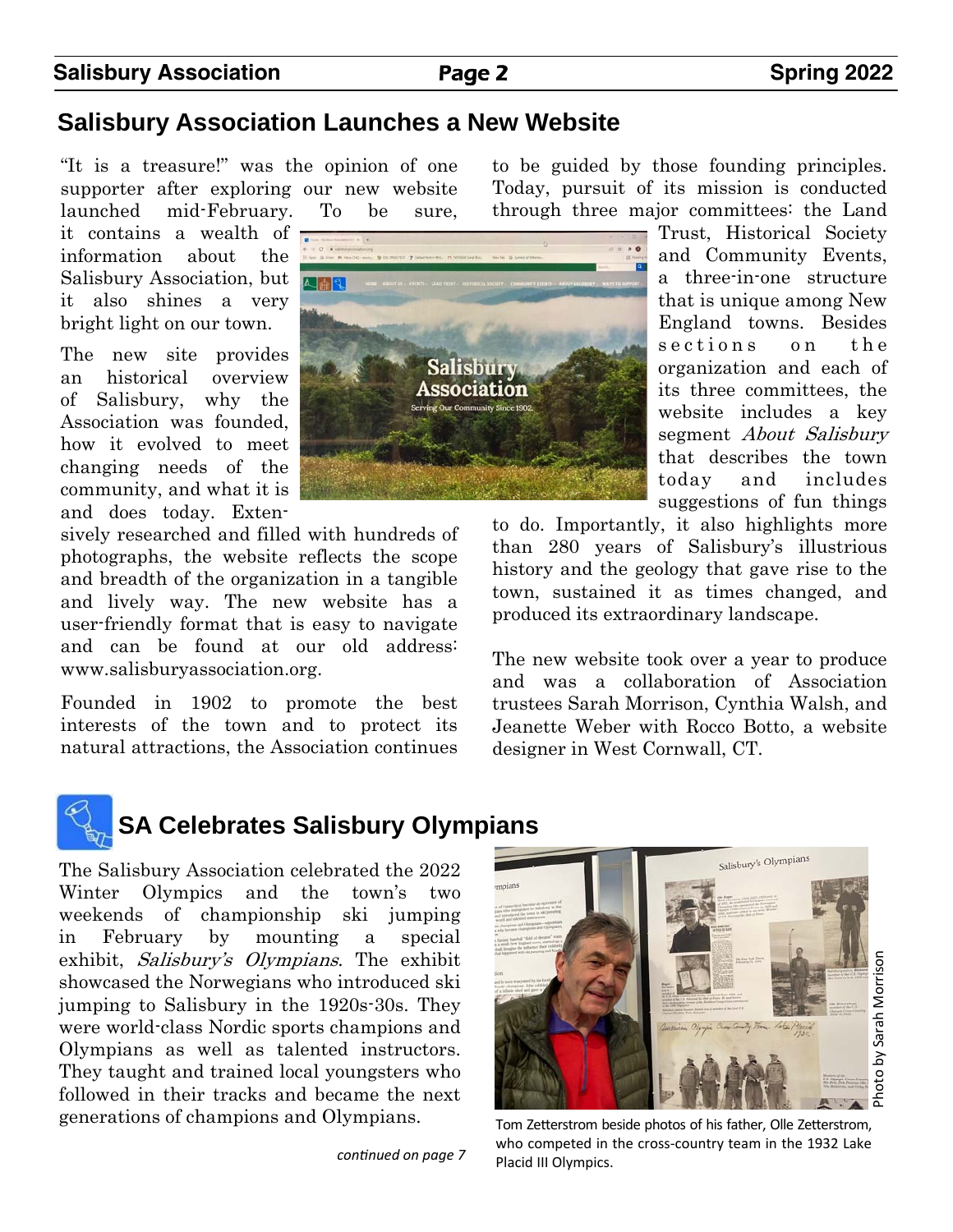

# **SA Land Conservation in Lime Rock**

Lime Rock Village and Lime Rock Park in southeastern Salisbury are on the National Register of Historic Places – the village as a former industrial center and the park as the country's third-oldest continuously operating road racing venue.

Lime Rock has not been noted for its natural areas, but that is changing. Since the days of the iron industry, Lime Rock's forests have re -grown. Salmon Kill and its tributaries flow through Lime Rock to the Housatonic River. The state's Natural Diversity Database shows that rare species of plants and animals depend on Lime Rock's forests and waterways. Lime Rock sits at the northern edge of the 5400-acre Sharon Mountain forest block.

Land conservation in the Lime Rock area is recognizing the area's high conservation value. The original Appalachian Trail, blazed in the 1930s, bypassed Lime Rock, but in the 1980s, the U.S. government acquired land to the west of the Housatonic River and rerouted the trail to pass straight through Lime Rock. In 2014, SA acquired 38-acre Sycamore Field, and in 2017, Carolyn Iu donated the 25-acre Mitchell Shostak Preserve. Together, these preserves link the AT corridor to Route 7 and the Housatonic River. In 2020, Raymond Learsy expanded Sycamore Field with his donation of two acres on the Housatonic River to the north of the preserve.

Currently, SA is working on three additional projects in Lime Rock. We are close to closing on 114 acres on Sharon Mountain between the AT corridor and Lime Rock Park, thanks to generous donations by individuals and

*conƟnued on page 7* 

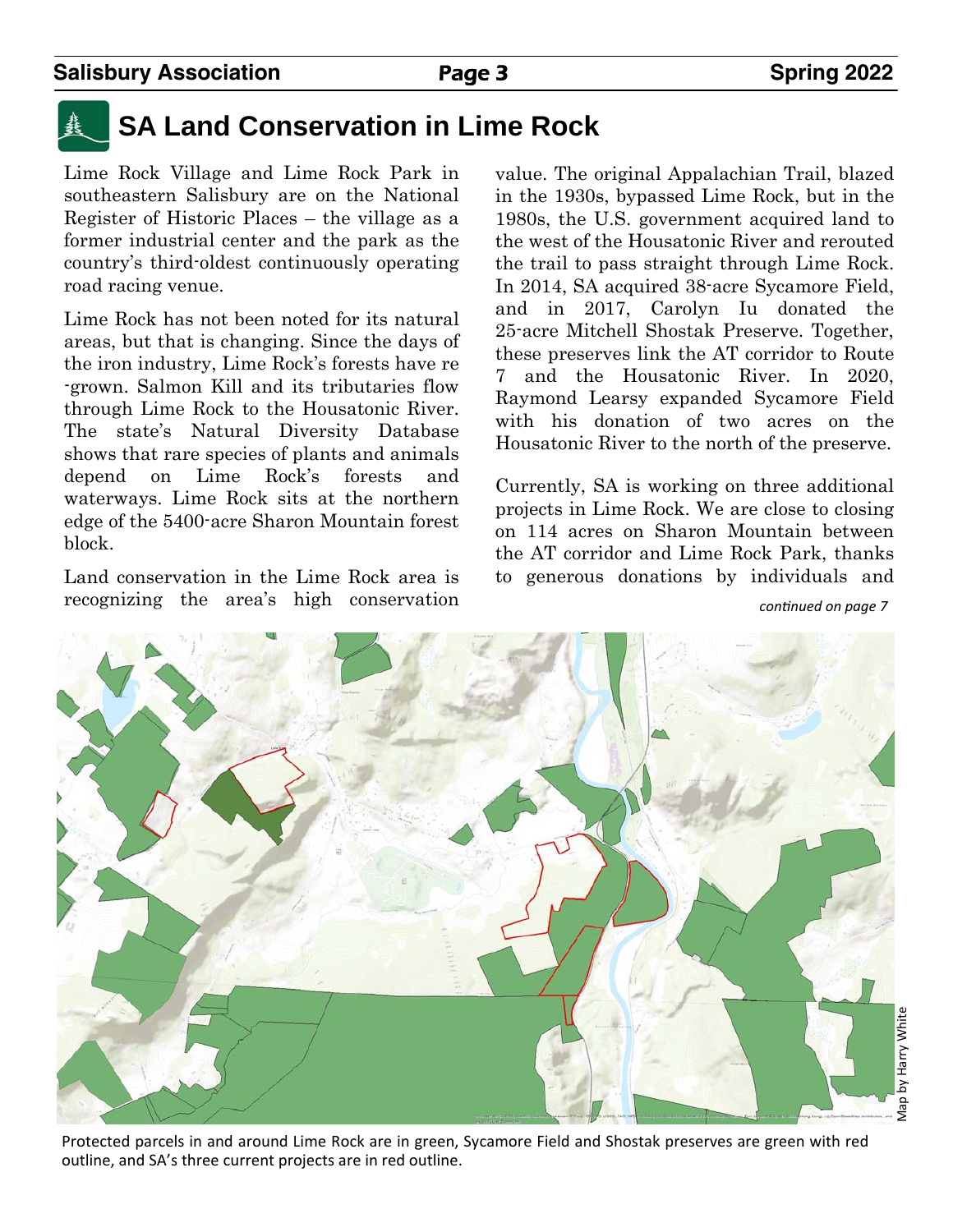## Many Thanks to Our Contributors to the Salisbury Association - 2021

Michael & Vivian Abram Janet Accardo Ceely Ackerman & Bert Schmitz Dr. Michael Alderman Barry & Marilyn Anderson Anonymous Appalachian Trail Conservancy Barbara Ardizone **Steven Aresty** Mieke Armstrong Mary Arnold John Atchley & Linda Sloane Michael Auerbach James Ayoub & Kate Hinkle Nancy & Bloxy Baker Gerard & Mary Ellen Baldwin Katie Baldwin Designs Lloyd Baroody & Zeina Mehio Mary E Barton **Bill & Maureen Barton** Laurie Batchelor Anne & Rollin Bates Foundation John & Astrid Baumgardner Deron Bayer Stuyvesant K. Bearns Rick & Kate Beatty Susan Belcher Ward Belcher Town Hill Properties, LLC James Bell Olivier Benjamin **Berkshire Taconic Community Foundation** Robert & Barbara Bettigole Daniel Birger & Ellen Glass Andrew & Diana Bisselle DeLoss Blackburn Tom & Lynn Blagden Moisha Blechman Jackie Blombach & Michael Duca Grant & Karen Bogle Scott & Roxanne Bok Dan Bolognani Tina & Jeffrey Bolton Anne H. Bowen Penelope Boyden Richard & Patricia Boyle Donald & Susan Brant Chris & Joseph Brennan Leonie Brewer Ivan Brice Geoffrey Brown Louise & Malcolm Brown Frank & Diane Bruno Susan & Louis Bucceri Blake & Elizabeth Cabot Steven Callahan & Randall Dwenger Randall & Shirley Cannon Rick & Linda Cantele Mark & Jane Capecelatro Mary Carroll & Dan Russell John R. & Tina Chandler Chanticleer Fund, Berkshire Taconic Community Foundation Margaret Heather Chapman Gerri Chard John & Sharon Charde Katherine Chilcoat

Kane Clawson Mary Close & Philip Oppenheimer James & Jane Cohan Joel & Terry Cohen Barbara & Lee Collins **Richard & Lucie Collins** Mr. & Mrs. John G. Colpitts Gary Cookson John Crossey **Chris Crowley** Ellen & Carl Culbreth Richard & Carolyn Culliton Ralph & Gina D'Angelo David K. & Jennifer P. Sims Fund Anne Day & Spencer Reiss Mary De Pasquale Rick & Barbara DelPrete Walter & Susan DeMelle James & Velda Demmert Paul DePaolo & Judith Dansker John Desmond Gil & Connie Ditkoff Leslie Dittmar Doritch Fund, Berkshire Taconic Community Foundation Margaret Douglas-Hamilton Jim Dresser & Laura Carlson Mary Dusenbury Ken Edholm Joanne C. Elliott Michael Elliston Priscilla Ellsworth Bonner & David Elwell Eileen Epperson Maureen Frickson Jonathan Ezrow Jan B. Fairservis George & Lorraine Faison Rosemary Farnsworth Ruth Felipe & Thomas Hackett Marian & Carr Ferguson Robert W Fiengo Carey & Kim Fiertz Spencer Finch Peter & Patty Findlay Jack & Joyce Finkelstein Fitch Landscaping, LLC Janice Fitch Fleming Fund, Berkshire Taconic Community Foundation Germaine Floyd **Bill and Lesleigh Forsyth** Timothy & Lisa Foster Eileen Fox M. E. Freeman Ingrid Freidenbergs Barbara Friedman K. Evan Friedman **William Friedrich** Suzanne & Varoujan Froundjian Leo & Judy Gafney Gail Gregg Fund Christopher & Miriam Galligan Jean Gallup Francis Garvan & Kim Snyder **Edith Gaskin** 

John Geary Joseph & Phyllis Geraghty Karin Gerstel & Joseph Woodard Katherine Gibson Jonathan & Harriet Goldstein Judith H. Gott Albert Gottesman Janet Graaff Gene & Margaret Green Rita & David Greene Ann Grumpelt Martha H. Guidotti **Judy Gurr** Gus & Caroline Pope Fund of Berkshire **Taconic Community Foundation** Bob & Sandy Haiko Paul Hale & Robin Bell Peter & Amanda Halle **Janet Hamber** Hammertown Barn Inc. **Gail Hammond** Michael & Brigitte Harney **Elyse Harney** William & Adelaide Harris Margaret & Dean Haubrich Mike Haupt Kathy & Jack Hawley II Francis Hayman David & Peggy Heck Margery & Donald Hetzel Christopher Hewat John Hicks Jon & Rindy Higgins **Charles Hines** John Hoffman & Sarah Zarbock John & Christine Holley Eric & Jan Honick Lester Hoysradt Ellen Hubbard Nancy & Neil Humphreys Geoffrey & Valerie Iddison Joan Ingalls Jack & Beth Isler Jane and Dana Creel Fund, Berkshire **Taconic Community Foundation** Pat Jenny & Kent Hiteshew Carl M Jenter Earl & Laura Johnson Gordon Johnson Loch & Leena Johnson Ronald & Jill Jones Anita Jorgensen Carol Kastendieck Barry & Samahria Kaufman Peter Kaufman & Ellen Bratina Susan M. Kaufman Claudia & Jeffrey Keenan Charlie & Angie Keil Jane & Bob Keiter Peter & Alice Kent Thomas & Kay Key Katherine Kiefer Kevin Kiley Jeffrey Kimball & Pamela Hogan Norma Kimmel Sue & Bill Kirber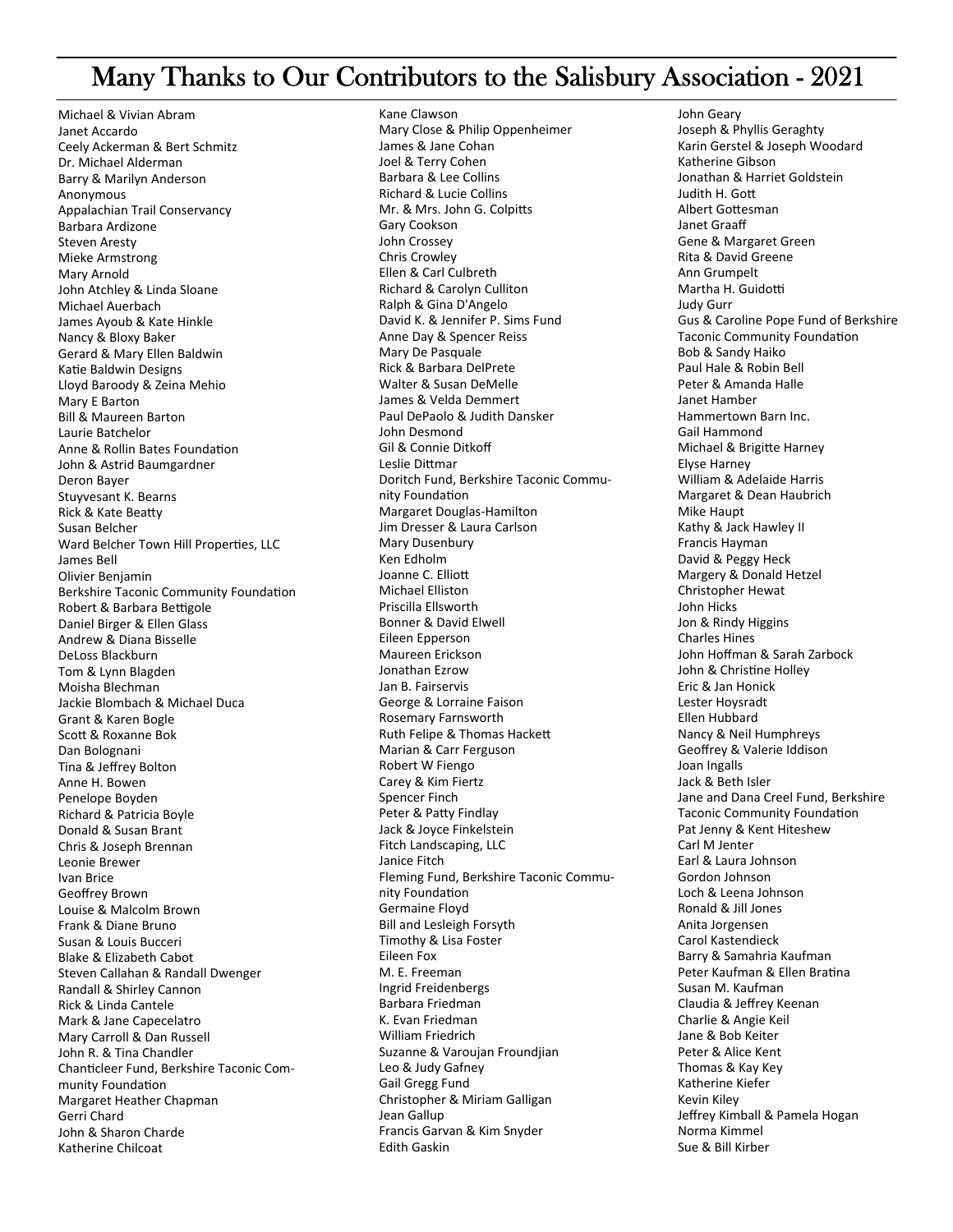## Many Thanks to Our Contributors to the Salisbury Association - 2021

Ronald & Jean Kiser Stephen & Sharon Klein Klemm Real Estate, Inc. Susan Knight Beverly J. Kosak Stephanie Koven Gerard & Virginia Kruger Jacqueline H. Kuhn The Kurtz Family Foundation Yong & Raymond Kwok Labonne's Market Daniel Lake Carole Lalli Lamb-Kiefer Land Surveyors, LLC Susan Lambrecht John & Jaye Landon Roderick & Barbara Lankler Allison G. Lassoe Raymond J. Learsy Rosalind Leech Terre Lefferts Stephen Lehner Florence & Roger Liddell Thomas & Irene Light Heidi Lindy William Littauer William & Helen Little Jr Kiau & Jo Loi Joann Luning Anne MacDonald Carol Magowan **Barbara Maltby** Janet Manko Deborah S. Mark Keith Marks & Kristen Neary George Mason & Pamela Wilson George Massey Ronald and Susan Match Gary & Erika Matt Donna Maxwell Elizabeth McCabe Keith Hugh and Camilla McFadden Judith & Raymond McGuire **Phyllis McGuire** Roger McKee Judith W. McKernon Jean McMillen Kathryn Mellon **Francis Menton** Kathleen Mera **Beniamin Metcalf** Linda Michaels Middle Road Foundation Gloria Miller & Macey Levin Charles Mirable & Parker Boal Lawrence & Ellyn Mittman Hope & John Mongeau **Bill & Sue Morrill** Sarah & Tom Morrison Cory Murphy Diane Fitzmyer Murphy **Thomas Murphy** Michael & Irene Nachwalter Leo Nadeau Scott & Diane Nash David Nathan & Rebecca Chaplan

National Iron Bank **Janet Neary** Anne Neil Michael & Martha Nesbitt Deborah & Jonathan Newcomb Barbara E. Niles Carolyn Noble Karen G. Noble Roberta Olsen Fliot Oshorn Nicholas Oshorn Eleanor M. Owens **Richard Paddock** Pam Patterson Matthew Pearson & Molly Poag Lars Pedersen **Edward Peltier** John & Shirley Perotti Barbara Peterson Jane Pinckney Peter Plagens & Laurie Fendrich John Pogue Sarah M. Polhemus Rafael A. Porro Jean Portell Lee & Nicholas Potter Rarrott Drinz Thomas Quinn & Maria Horn Thomas Ragan Rosina Rand Patricia Ranson **Clare Rashkoff** Stephanie & Jon Reckler Daniel & Holly Reid Peter & Ginger Reid Lynn & Richard Reifsnyder Susan & Peter Restler **Denise Rice** Jacqueline Rice Cristin & David Rich Dorothy Rivkin & Richard McGriff Fred & Marion Romeo **Barbara Rose** Helen & Donald Ross Jane Ross & Donald Ronchi Paddy & James Rossbach **Edward Rothstein** Salisbury Bank & Trust Andrea Salvadore Ann Sartori Kenneth & Edith Schecher Neil Schechter **Bill & Sharie Schwaikert** Marian M. Schwaikert Ivan Schwartz Neil & Jill Scott Helen Scoville Tom Shachtman & Harriet Shelare Celeste Shannon Mark Shearer Lisa Sheble David & Pom Shillingford Marvin Shulsky Catherine Shyer John Silliman Silver Mountain Foundation for the Arts Jennifer Sims Noel Sloan Isabel Sloane & Drew Robbins Family Fund Abeth Slotnick & Christopher Pouler Christopher Smeall & Ann Fabian Clayton & Cynthia Smith Ruth Ann Smithwick Howard Sobel & Ileene Smith William F. Spalding Michael & Joan Spero **Ted Spickler** John & Betsy Sprague Susan Spring & Tom Evans **Benjamin Stapleton III** Steven Steinman James Stevens William & Sandra Stevenson John Stimpson Nancy Stoer Addison Stone & Joanne Carlisle Chris Stone & David Fox Betty & Richard Stratton Donald & Rachel Strauber Elizabeth & Maurice Stucke Judy Swanson & William Cavell Jessica Swartz & Asa Davis Sweet William's Bakery Kathryn Taylor Ilene Tetenbaum The Fairfield Foundation The White Hart Inn Suzanne Tillman Robert Tomasetti & Kathleen Fanning Thomas & June Tracy Kathryn Trahan Rev. Heidi Truax Jane Tuttle Edward & Elizabeth Tyburski **Emily Vail** Michael & Kathleen Voldstad Doris Walker Fund, Berkshire Taconic **Community Foundation** Ellen Walker & Sean Savoye Joan Wallace Cynthia F. Walsh & Rene Milo Patricia Walsh & Olivier Benjamin Sara & Richard Wardell Robert & Jeanette Weber **Weeden Foundation** Mark & Tatiana Weinbaum **Harriet Weiss Hedwig Wells** Martin & Bonnie Whalen Lisa K. White Thomas Whitridge Andrea Williams William & Roberta Willis Robert & Judy Winters Harold & Susan Wood **Edward & Catherine Woolston** Linda Yowell & Richard Zuckerman Jared Zelman & Pamela Chassin Barbara & Michael Zimmerman Frances Zlata Jon Zucker & Erica Cohn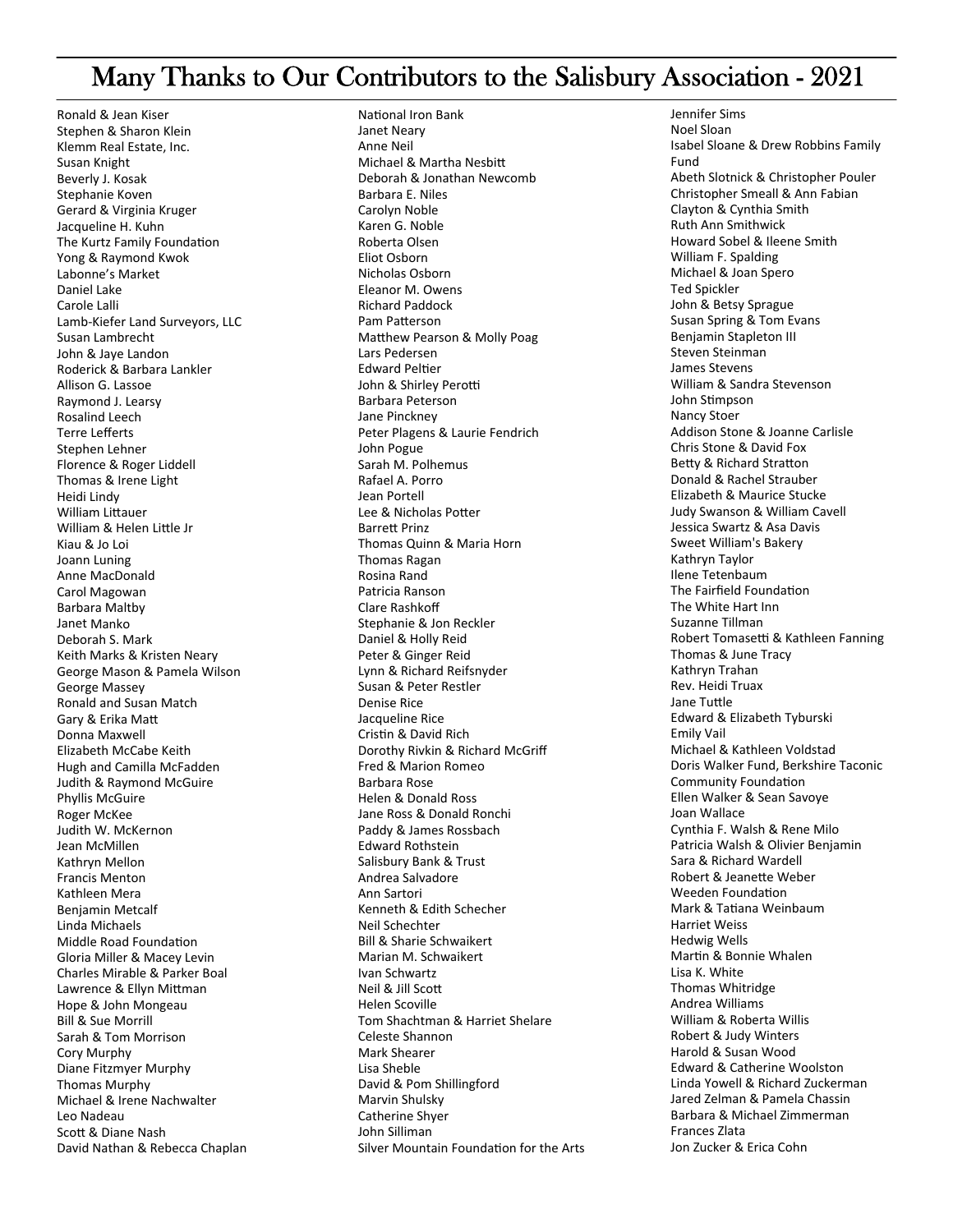# **SA Seeks Accreditation Renewal**

The Salisbury Association is applying for renewal of accreditation from the Land Trust Accreditation Commission. This accreditation program recognizes organizations that meet national quality standards for protecting important natural places and working lands forever. SA was first accredited in 2017. The Commission invites public input and accepts comments on pending applications. Comments must relate to how the Salisbury Association complies with national quality standards for ethical and technical operation. To learn more and to submit a comment, visit www.landtrustaccreditation.org, or email your comment to info@landtrustaccreditation.org. 2017. The set comments on pending applications. Comments<br>how the Salisbury Association complies with national quality<br>standards for ethical and technical operation. To learn more and<br>to submit a comment, visit www.landtru



Attn: Public Comments: (fax) 518-587-3183; (mail) 36 Phila Street, Suite 2, Saratoga Springs, NY 12866. Comments on the Salisbury Association's application will be most useful by July 1, 2022.

# **Katherine Chilcoat Receives SA's 1741 Award**



Katherine Chilcoat

In October, the Salisbury Association presented its 1741 Award to Katherine Chilcoat in recognition of her many years of service to the Town of Salisbury. Katherine served as Town Historian from 2005-2014. She is the Curator for SA's collections and has researched and organized countless fascinating exhibits about our town's history. With Jean McMillen, Katherine wrote a series of popular columns about Salisbury history called Town Tidbits for the *Lakeville* Journal. This is the first 1741 award presented to an individual (the first to an organization was awarded to the Salisbury Volunteer Ambulance Service). SA established the award to honor individuals and organizations who provide outstanding service to our community as shown by our early settlers. 1741 was the year Salisbury received its charter from the Hartford Colony.

#### **Salisbury AssociaƟon Trustees**

President: Jeanette Weber, Vice President: Chris Brennan, Secretary: Laura Carlson, Treasurer: Cynthia Walsh, Joel Cohen, Judy Gafney, Peter Kent, George Massey, Roger McKee, Gloria Miller, Sarah Morrison, Diane Fitzmyer Murphy, Dick Paddock, Matthew Pearson, Rich Reifsnyder, Abeth Slotnick, Linda Yowell.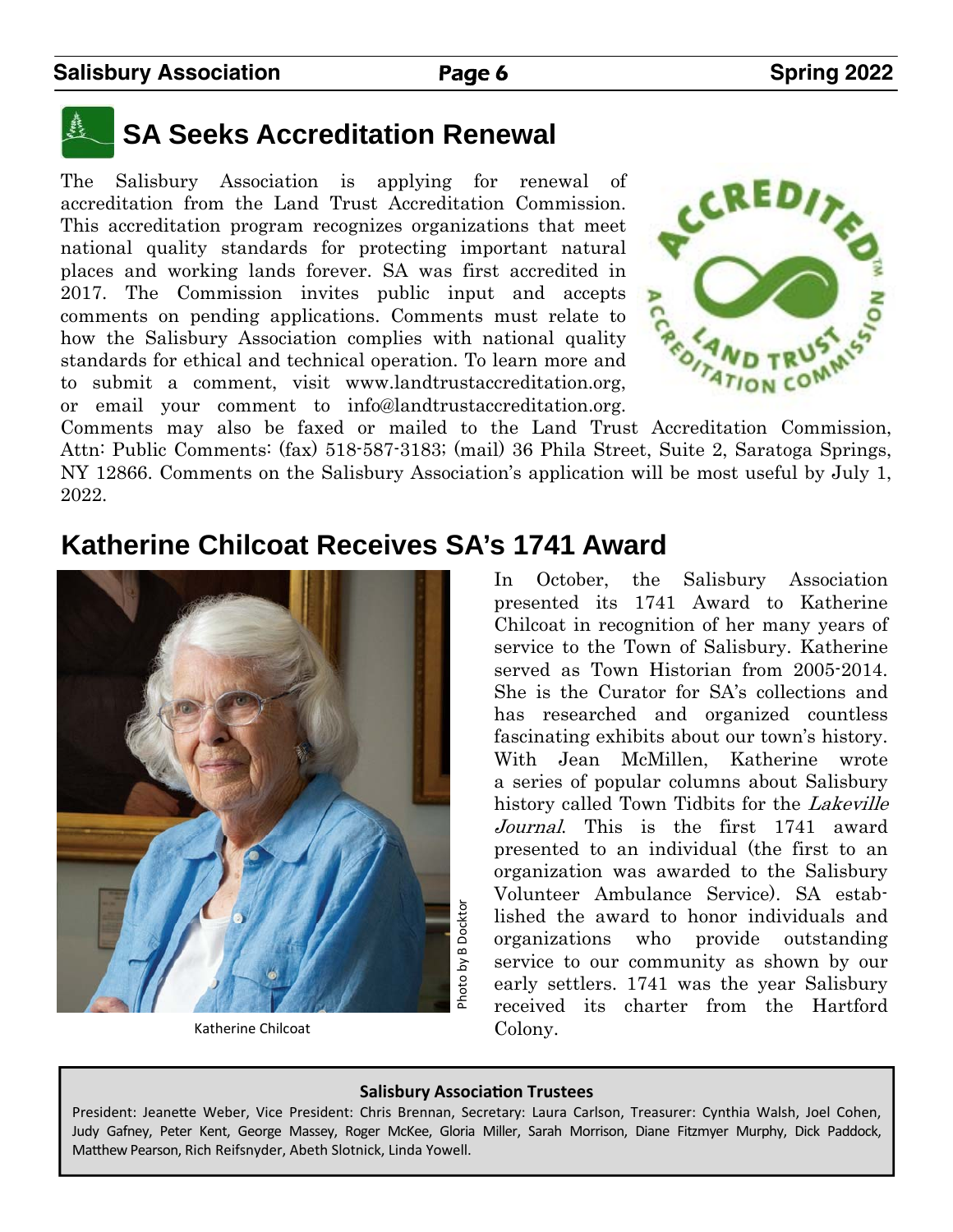### **Salisbury Association Page 7** Spring 2022

#### *Farnam Tavern Sign… from page 1*

popular. Sadly, an electrical fire in February 1962 did major damage and closed the inn for two years. Finally the owners sold the inn to Fred Miles, who turned the building into an eight-unit "Farnam Apartments"

which it remains now.

Plans are being made to hang the sign, which was secured through auction, in a location visible and accessible to the public.

#### *Salisbury Olympians… from page 2*

Ski jumping and Nordic sports are a unique part of Salisbury's heritage. John Satre Memorial Hill has had numerous connections to Olympians, past and present, for nearly a century, and it plays an important role in the development of our Olympians of tomorrow.

Roy Sherwood was one of Salisbury's homegrown ski-jumping champions and Olympians. On display was some of his 1956 Olympic memorabilia generously donated to the Association in 2019 by his daughters,

#### *Land Conservation… from page 3*

funding from the State of Connecticut, U.S. Fish & Wildlife Service, the John T. and Jane A. Wiederhold Foundation, the Appalachian Trail Conservancy, and the Anne and Rollin Bates Foundation. We are working to acquire 50 acres between the Town's Wack Forest preserve and the Lime Rock Village Historic District, for which we have applied for a state grant and have already received funds from the Bates Foundation. Right across Route 112 from Wack Forest, Bonnie Cuneo is in the process of donating a lovely 15-acre parcel to SA.

Kim Sherwood and Merrilee Sherwood Alexander. Tom Zetterstrom, son of Olympian Olle Zetterstrom, also loaned us some of his father's memorabilia from the 1932 III Olympics held in Lake Placid. The exhibit was on view at the Academy Building and also in the form of posters mounted on trees along the road leading to Satre Hill where visitors learned more about Salisbury's Olympians.

These lands will be preserved as open space. SA will create new trails for public enjoyment. The forests, fields, and streams will continue to shelter wildlife, offer beautiful vistas, and sequester carbon. The new preserves will contribute to conservation and connectivity of Lime Rock's forests, wildlife habitat, and waterways, while providing more quality outdoor opportunities for passive recreation, complementing the historic charm and rural character of the Lime Rock area.

#### **Contact the Salisbury Association:**

860-435-0566 · info@salisburyassociation.org 24 Main Street • PO Box 553 • Salisbury, CT 06068 Facebook: The Salisbury Association . Web: www.salisburyassociation.org Open from 9‐1 Tuesday through Friday • from 10‐1 on Saturdays.